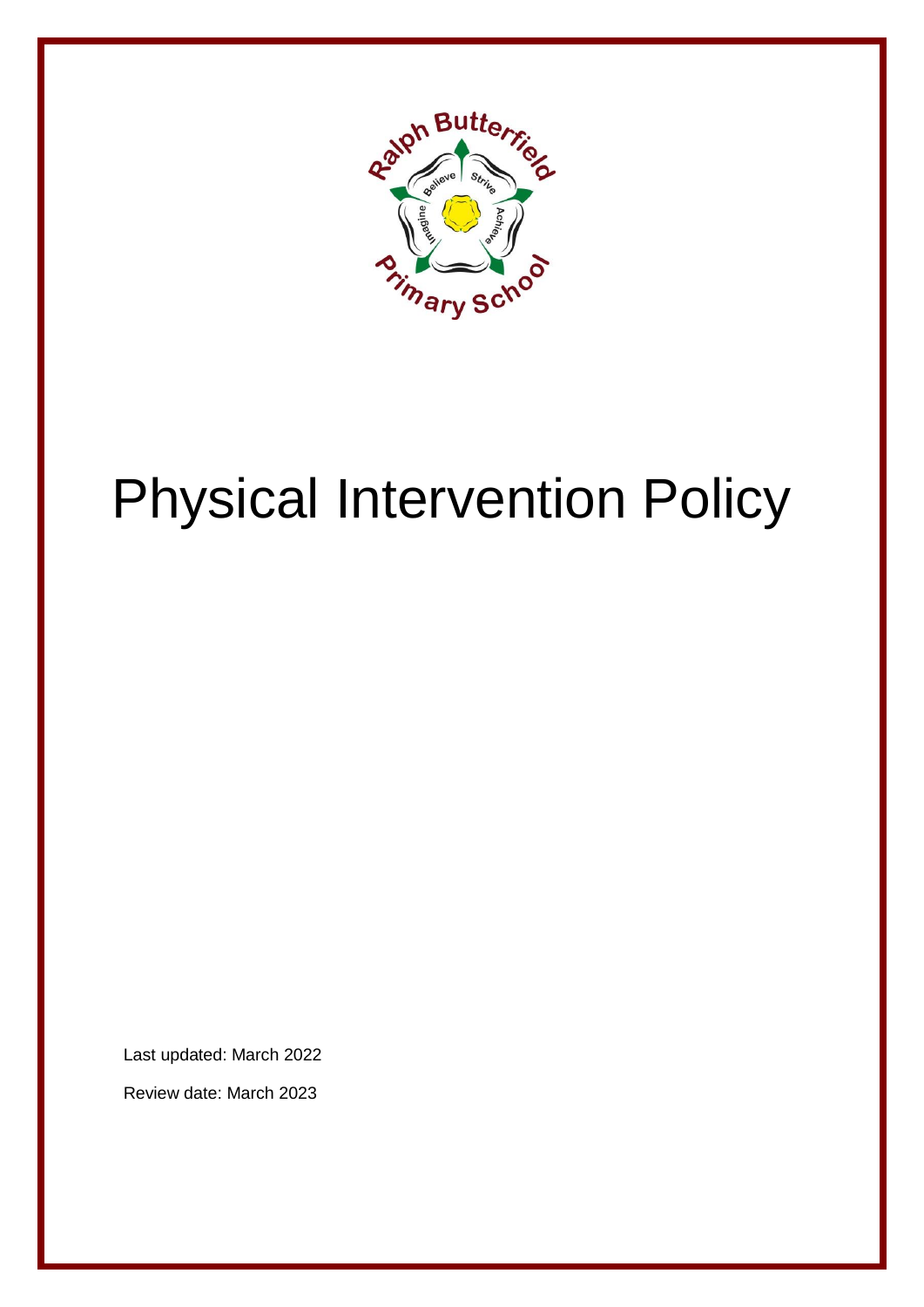## **Contents:**

#### **[Statement of intent](#page-2-0)**

- 1. [Legal framework](#page-3-0)
- 2. [Roles and responsibilities](#page-3-1)
- 3. [Definitions](#page-4-0)
- 4. [Positive handling](#page-5-0)
- 5. [Reasonable force](#page-6-0)
- 6. [Pupils with SEND](#page-7-0)
- 7. [Post-incident support](#page-8-0)
- 8. [Reporting incidents](#page-8-1)
- 9. [Complaints](#page-9-0)
- 10. [Safe touch](#page-10-0)
- 11. [Monitoring and reporting](#page-11-0)

#### **Appendices**

- A. [Physical Intervention Reporting Form](#page-12-0)
- B. [Physical Intervention Log](#page-14-0)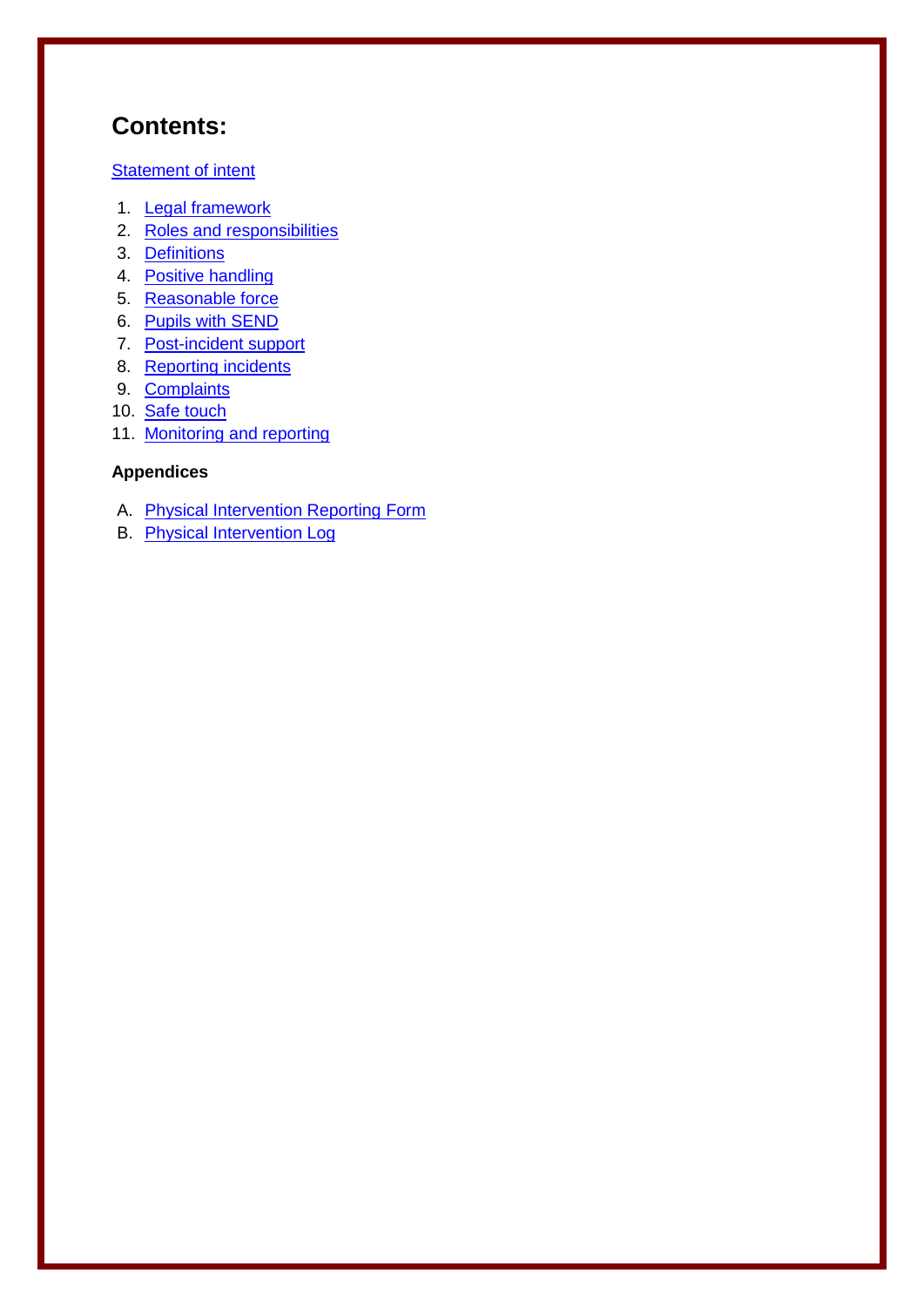#### <span id="page-2-0"></span>**Statement of intent**

Ralph Butterfield Primary School believes that it is important to establish a safe, secure and stable environment to enable pupils to grow, develop and learn. To achieve this, the school recognises that, in certain circumstances, physical intervention, including safe touch and the use of reasonable force, is necessary.

The school understands that behaviour is often a means of communication which may signal that a pupil is in need of support but does not know how to express this; therefore, the school takes a proactive approach to anticipating, managing and minimising potential triggers of distressed behaviour that may cause harm.

This policy acknowledges that situations may arise in which staff members will be required to use physical intervention, and in some cases reasonable force, in order to handle pupils' emotions or aggressive behaviour when other measures, including the use of emotion coaching and restorative practices, have failed to do so.

The aim of this policy is to ensure that physical intervention is used in a correct and safe manner, which is in accordance with the relevant legislation and national guidance.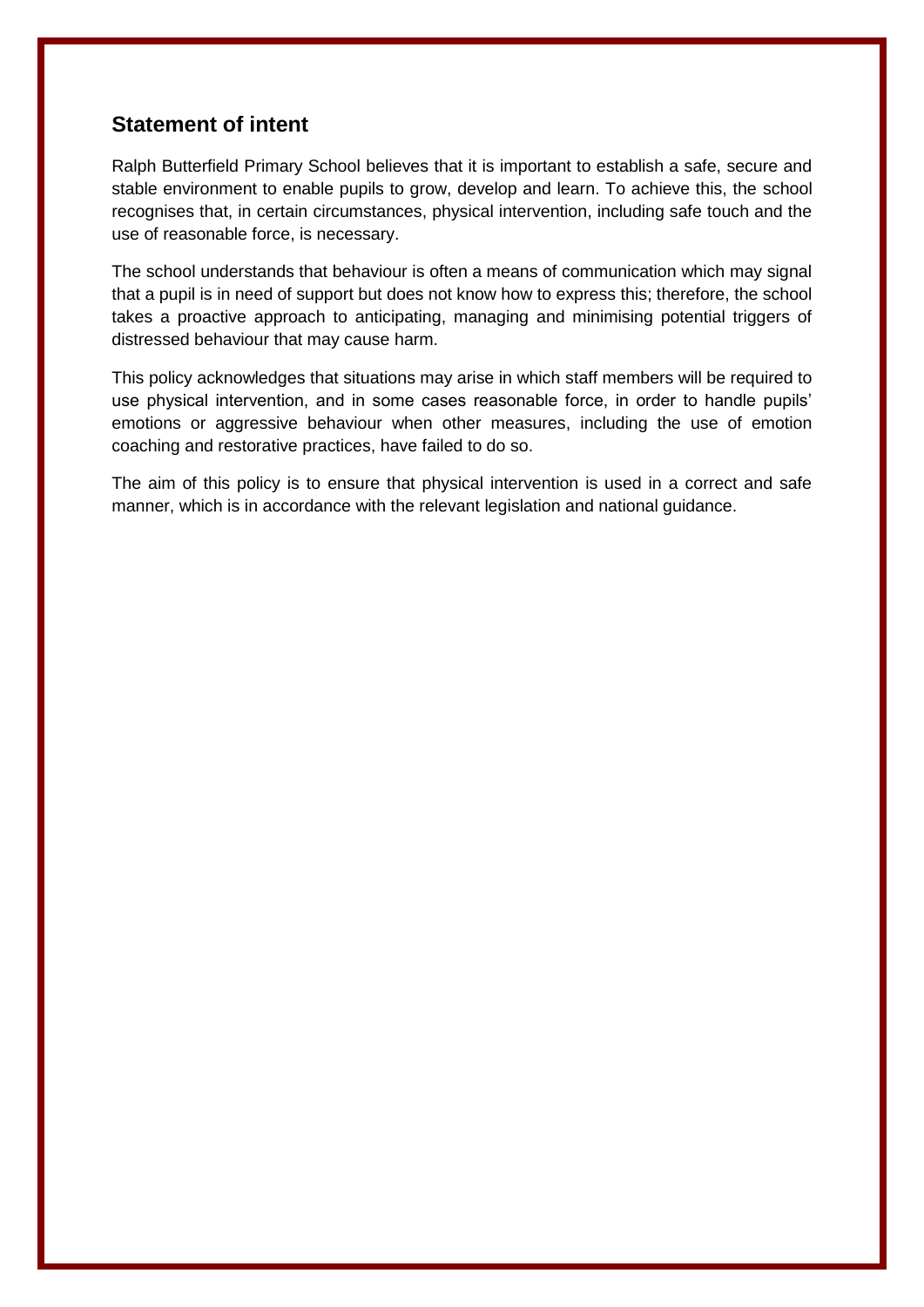

## <span id="page-3-0"></span>**1. Legal framework**

This policy has due regard to all relevant legislation including, but not limited to, the following:

- The Education Act 2011
- The Children Act 1989
- The Equality Act 2010

This policy has due regard to the following guidance:

- DfE (2013) 'Use of reasonable force in schools'
- DfE (2018) 'Working Together to Safeguard Children'
- DfE (2021) 'Keeping children safe in education 2021'
- HM Government (2019) 'Reducing the Need for Restraint and Restrictive Intervention'

This policy operates in conjunction with the following school policies:

- Behaviour Policy
- **•** Behaviour Principles Written Statement
- Allegations of Abuse Against Staff Policy
- Special Educational Needs and Disabilities (SEND) Policy
- Disciplinary Policy and Procedures
- Complaints Procedures Policy
- Staff Code of Conduct
- Child Protection and Safeguarding Policy

#### <span id="page-3-1"></span>**2. Roles and responsibilities**

The governing board is responsible for:

- Monitoring the overall implementation of this policy.
- Notifying the headteacher that the Behaviour Policy should include the power to use reasonable force.
- Evaluating on an annual basis instances of physical intervention to analyse how and when reasonable force is used and identify any trends.
- Reviewing this policy on an annual basis.
- Responding to any complaints, in liaison with the headteacher, from pupils or parents regarding the use of reasonable force.

The headteacher is responsible for:

- Deciding whether members of staff require additional training to enable them to carry out their responsibilities, considering the needs of pupils.
- Ensuring all members of staff understand the correct conduct in terms of positive handling.
- Handling any allegations of abuse in line with the Allegations of Abuse Policy.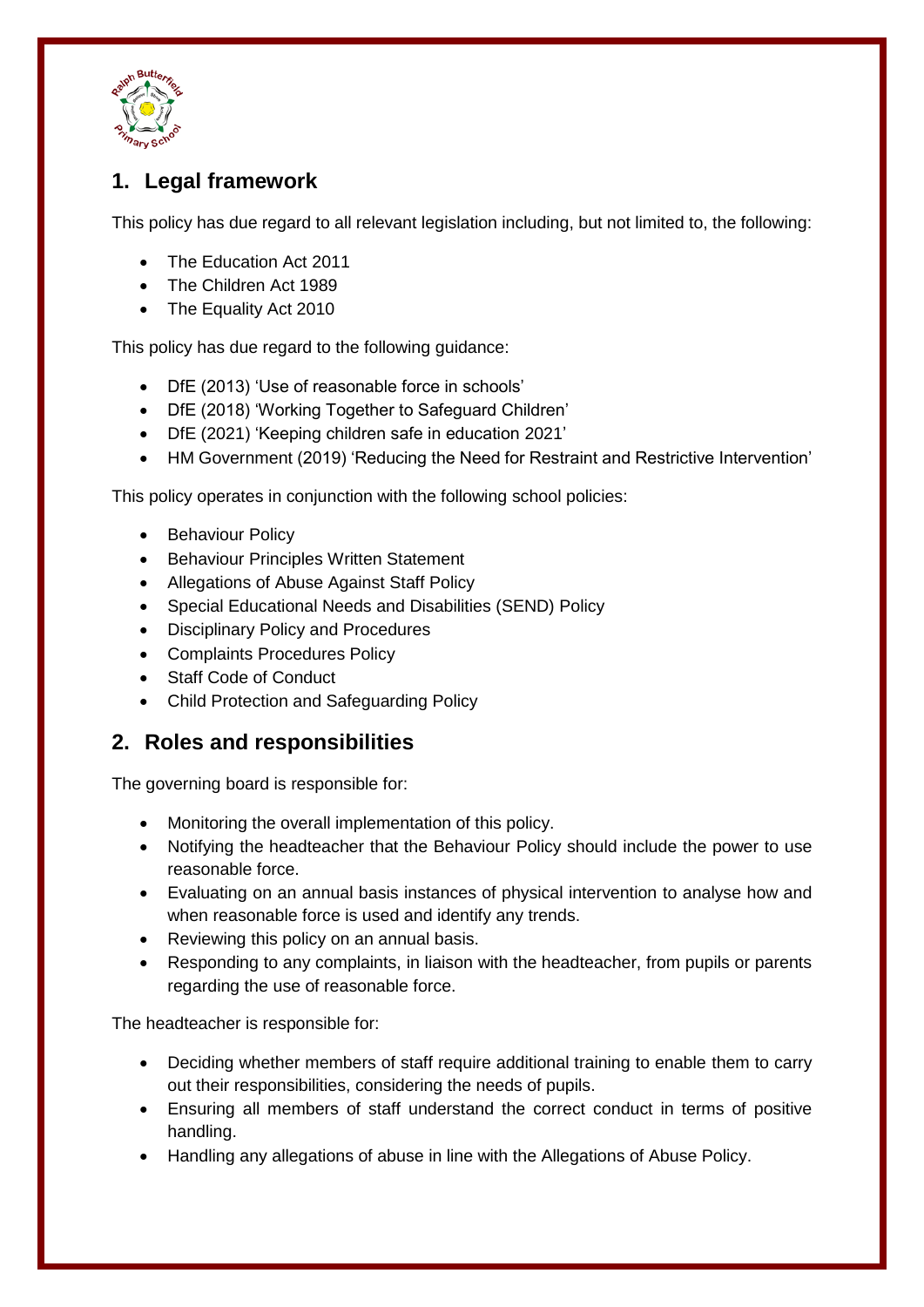- Maintaining the records of the use of reasonable force and evaluating on a termly basis how reasonable force and physical intervention is used.
- Ensuring that any member of staff who uses reasonable force completes the [Physical](#page-12-0)  [Intervention Report Form.](#page-12-0)
- Ensuring that the Behaviour Policy sets out the circumstances in which force might be used.
- Responding to any complaints, in liaison with the governing board, from pupils or parents regarding the use of reasonable force.

The SENCO is responsible for:

- Providing training to members of staff on how to handle the needs of pupils with SEND.
- Ensuring staff understand how pupils with SEND may react differently to reasonable force.
- Ensuring that staff understand the additional vulnerability of pupils with SEND or medical conditions.
- Developing individual risk assessments for pupils with SEND or medical conditions that are agreed with the pupil's parents, and ensuring teaching staff are aware of these.
- Ensuring that staff understand how reasonable force principles may need to be adapted for pupils with medical conditions.
- Evaluating on a termly basis how reasonable force and physical intervention is used with regard to pupils with SEND, in collaboration with the headteacher.

The DSL is responsible for:

- Providing staff with annual reasonable force training where the headteacher deems it necessary.
- Ensuring all members of staff use reasonable force in accordance with this policy.
- Reviewing this policy in liaison with the headteacher and governing board.

#### <span id="page-4-0"></span>**3. Definitions**

For the purposes of this policy, '**physical intervention**' is used to refer to any situation in which physical contact with a pupil is necessary – this includes reasonable force, e.g. to defuse a situation in which a pupil is at risk of harming themselves or others, and safe touch, e.g. comforting a pupil in emotional distress.

For the purposes of this policy, '**positive handling**' is defined as the overall, graduated approach of responding to pupils' behaviour and emotions with the intention of protecting pupils and staff, and limiting damage to others and property. Positive handling adapts the least intrusive intervention techniques in response to situations, before using gentle physical intervention and reasonable force as a last resort.

For the purposes of this policy, '**reasonable force**' is considered to refer to a broad range of actions that may be used to control or restrain a pupil to prevent that pupil from hurting themselves or others, from damaging property, or from causing disorder. Reasonable force covers force that is necessary and proportionate to the circumstances.

There are two key types of reasonable force: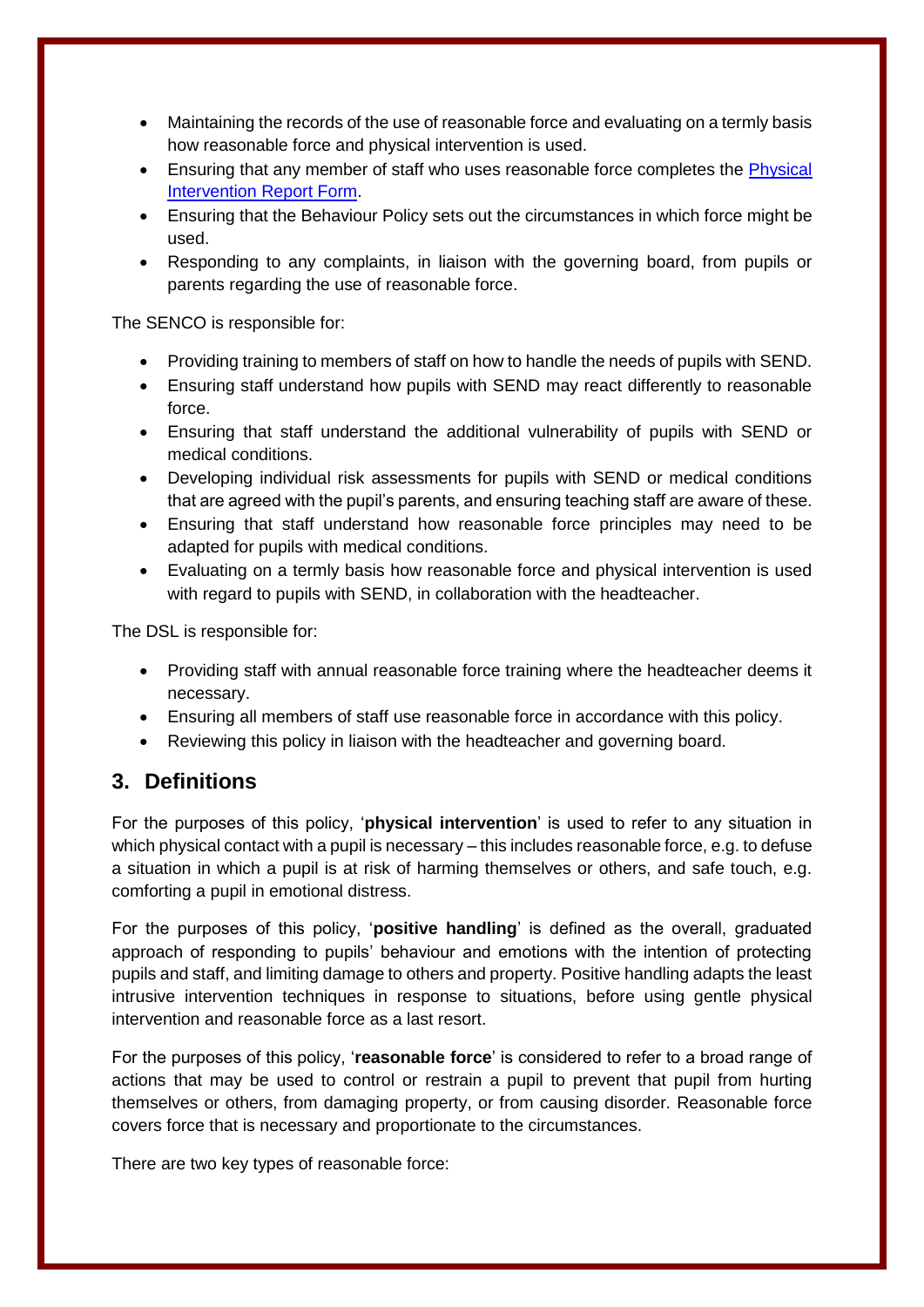- '**Control**' actions used in an attempt to direct a pupil's movements; this includes passive physical contact, e.g. standing between pupils or blocking a pupil's path, or active physical contact, e.g. leading a pupil out of a classroom by their arm.
- '**Restraint**' actions used in an attempt to physically bring a pupil under control. This type of force is typically used in more extreme circumstances, e.g. where two pupils are fighting and refuse to separate, causing staff to intervene to hold them back from one another physically.

For the purposes of this policy, '**safe touch**' is defined as physical contact which, if avoided, would be inhumane, unkind or cause distress to a pupil, e.g. where a pupil is significantly distressed and in need of physical comfort.

#### <span id="page-5-0"></span>**4. Positive handling**

The principle of positive handling means that the school expects staff to assess whether the incident requiring a response can be resolved without physical intervention.

Where possible, the school implements an approach of prevention, where staff will be trained in recognising warning signs of severe pain or distress and/or aggressive behaviour, communicating empathetically with pupils displaying such signs to aid them in regulating their emotions (utilising emotion coaching technique), and altering their environment to minimise distressing stimuli.

Teaching staff will be aware of the behavioural patterns, medical conditions and levels of need of pupils in their class, and will ensure that incidents of disruptive or aggressive behaviour in the classroom are handled in line with individual pupils' needs.

Staff will not generally resort to physical contact or reasonable force immediately without first questioning whether there is a need to use physical intervention. Staff will question whether:

- Verbal de-escalation can be attempted.
- There are actions that can be taken to remove triggers from pupils, e.g. dimming the lights and encouraging quiet where a pupil is having a meltdown in response to sensory overstimulation.
- The pupil can be removed from the situation without physical intervention, e.g. if they will follow a member of teaching staff out of the classroom.
- The pupil has a condition or support needs that mean physical intervention would be inherently more dangerous, e.g. asthma which may be made worse by restrictive holds or sensory issues where physical touch would contribute to sensory overload and may provoke aggressive behaviour.
- They have the ability, training and adequate support to physically intervene safely without causing unnecessary harm to the pupil or themselves.

Where there is no immediate risk of harm to themselves or others, destruction of property or serious disruption, reasonable force will not be used on the pupil. Any reasonable force used in situations that are non-urgent will only be used once all alternative options have been exhausted and where the staff member in charge deems that the situation is escalating.

The school understands that, in some cases, action may be required very quickly, e.g. in the event that a pupil attempts to run out into a busy road, or where pupils begin a violent fight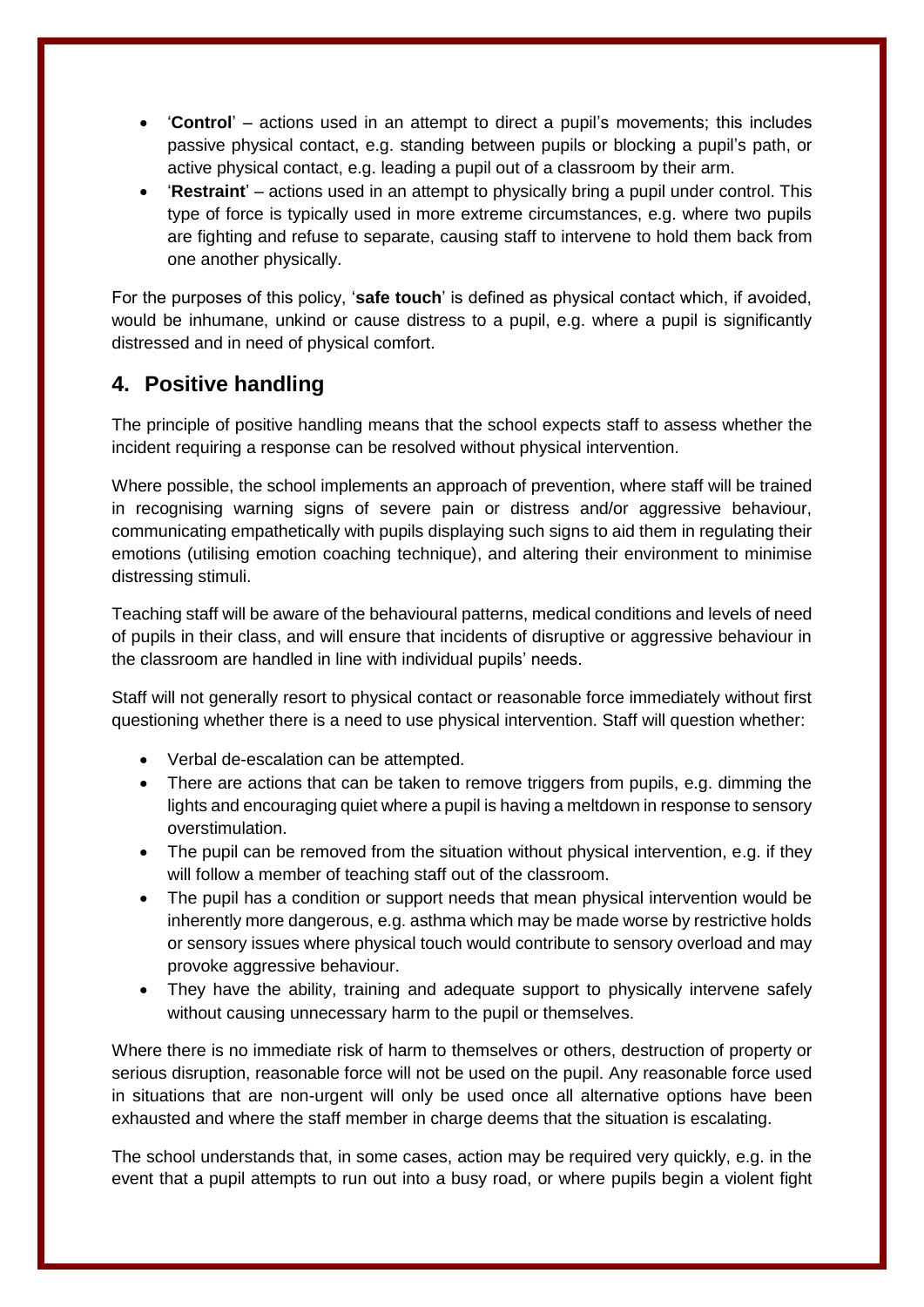with one another and staff are forced to pull the pupils apart. Staff will not be penalised for resorting to the use of physical intervention or reasonable force in such situations where it is justified and perceived necessary to prevent harm to others or property in the circumstances.

Positive handling will be applied with the intention of re-establishing verbal control as soon as possible and, at the same time, allowing the pupil to regain self-control. Reasonable force is not used as a method of behaviour management or discipline – only as a last resort in situations that require de-escalation to prevent harm.

#### <span id="page-6-0"></span>**5. Reasonable force**

Staff members will use actions that are appropriate and in proportion to the circumstances. Where reasonable force is required, the degree and type of force that is used will depend on the pupil's circumstances, e.g. their age or SEND.

The following list is not exhaustive, but provides examples of situations where the school may decide to use reasonable force where other methods of defusing a situation have been exhausted or are not appropriate:

- Members of staff need to control pupils risking the safety of themselves or others outside of school premises where the same range of support options are not available, e.g. on school trips.
- Members of staff must prevent a pupil from leaving an area, e.g. the classroom or school grounds, where doing so would risk their safety or the safety of others.
- A pupil is attacking a member of staff or another pupil.
- A pupil is at serious risk of harming themselves and a member of staff must intervene to prevent this.
- The headteacher or authorised staff are conducting a search for items prohibited under the Education Act 1996, e.g. knives and weapons, alcohol, and illegal drugs.

All members of staff will be permitted to use reasonable force where they believe it to be appropriate in line with their training, as long as all necessary precautions are taken. The decision to physically intervene during a situation is down to the professional judgement of the member of staff and always depends on the circumstances.

The power to use reasonable force also applies to any individual whom the headteacher has identified as temporarily in charge, such as volunteers.

In many cases where physical intervention or reasonable force is required, minimal and nonrestrictive force will be appropriate, e.g. holding a pupils arm to escort them from a classroom.

Reasonable force techniques that involve restraint will only be used where the staff member in charge feels it is necessary to prevent serious harm. In general, restraint will only be used briefly and prolonged restraint will not be used, i.e. restraint beyond that which is necessary to remove the immediate threat a pupil is posing to themselves or others.

Where staff determine physical intervention is necessary, they will calmly communicate the reasons for their actions to the pupil and explain why it is necessary in a non-threatening manner. In most cases, staff will communicate this to pupils before making physical contact to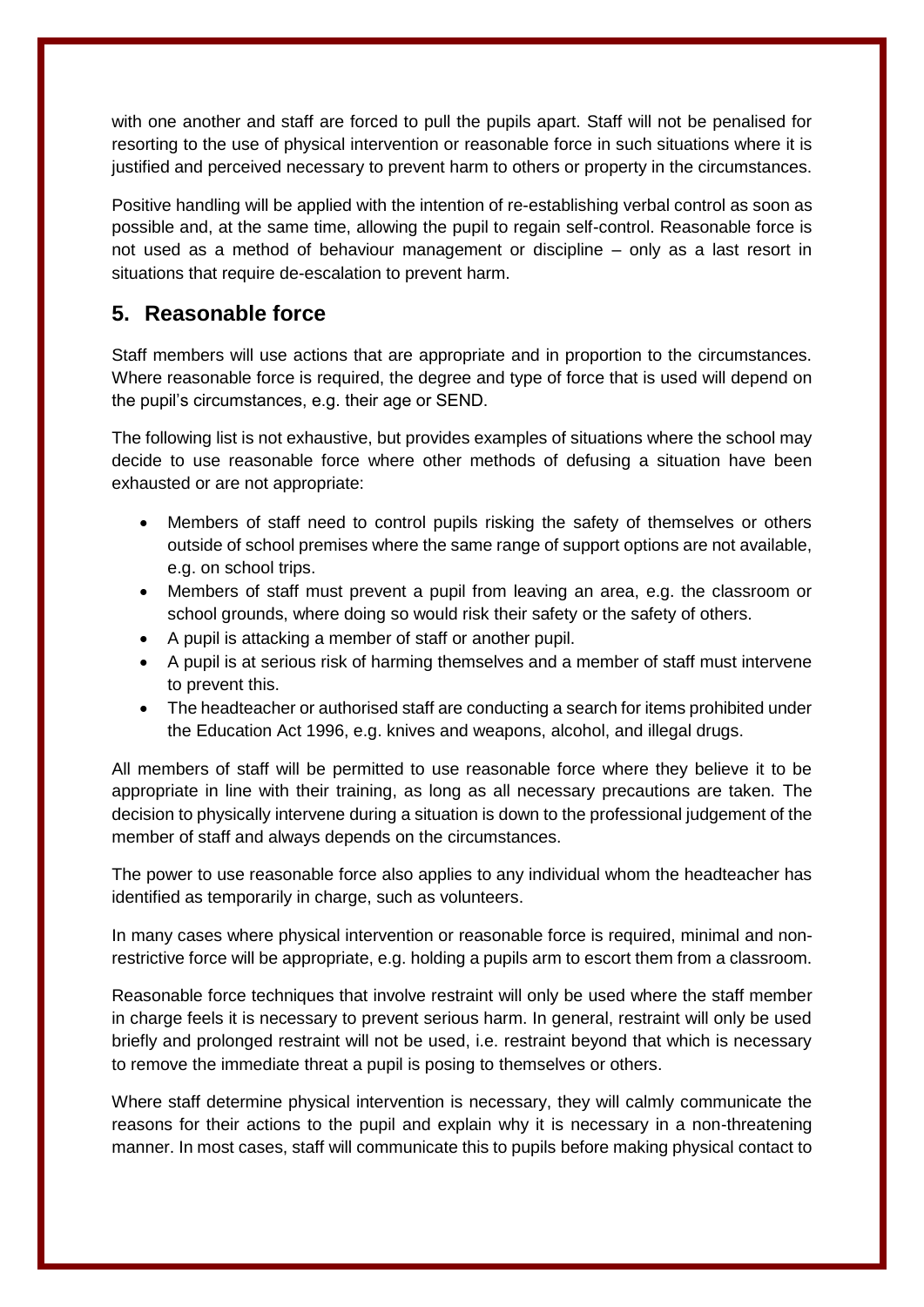minimise distress and/or further aggressive behaviour from the pupil; however, the school recognises that this is not possible in some emergency situations.

Staff will never give the impression that they are acting out of anger or are punishing the pupil. Staff members will always avoid acting in a way that could cause injury; however, the school understands that accidental injury may occur in emergency situations where there is not sufficient time for a considered response, e.g. bruising on a child's wrist where a staff member has grabbed them to prevent them running onto a busy road.

Where a member of staff believes that they are at risk, e.g. where an injury is likely to occur, they will not intervene in an incident without the help and assistance of another staff member.

Reasonable force techniques which present an **unacceptable** risk and will not be used under any circumstances include:

- The 'seated double embrace' where two staff members force a pupil into a sitting position and lean them forward whilst a third staff member monitors their breathing.
- The 'double basket-hold' in which a pupil's arms are held across their chest.
- The 'nose distraction technique' which involves a sharp upward jab under the pupil's nose.

Staff will also be aware that, in some instances, it will cause more distress to a pupil, and may increase the risk of harm to their peers, if they are prevented from leaving an area, e.g. their classroom, using physical intervention. Where it is not dangerous to allow them to leave, the staff member in charge of the situation should use their judgement in allowing a pupil to remove themselves from the area, as environmental factors in the area specifically may be provoking their behaviour.

Following the incidents where reasonable force is used, the pupil involved may be subject to separate disciplinary procedures, in which strategies should be formed to help avoid reoccurrence of such incidents.

#### <span id="page-7-0"></span>**6. Pupils with SEND**

The school will have due consideration to the risks posed by the additional vulnerability of pupils with SEND in terms of physical intervention and reasonable force.

The SENCO will ensure that the stipulations of the Equality Act 2010 are adhered to in relation to reasonable adjustments, non-discrimination and the Public Sector Equality Duty, and will ensure that staff that come into regular contact with pupils with SEND are aware of the ways in which their needs can be met without reasonable force.

The school is aware that pupils with SEND may sometimes experience meltdowns, which can sometimes manifest in behaviour which may be aggressive or seem uncontrollable. Where it is known that a pupil is prone to meltdowns, the SENCO and headteacher will draft a risk assessment to determine planned strategies for managing the pupil's meltdowns that are tailored to the pupil's specific needs, to avoid the use of reasonable force. These risk assessments will be conducted in collaboration with the pupil and their parents, where appropriate.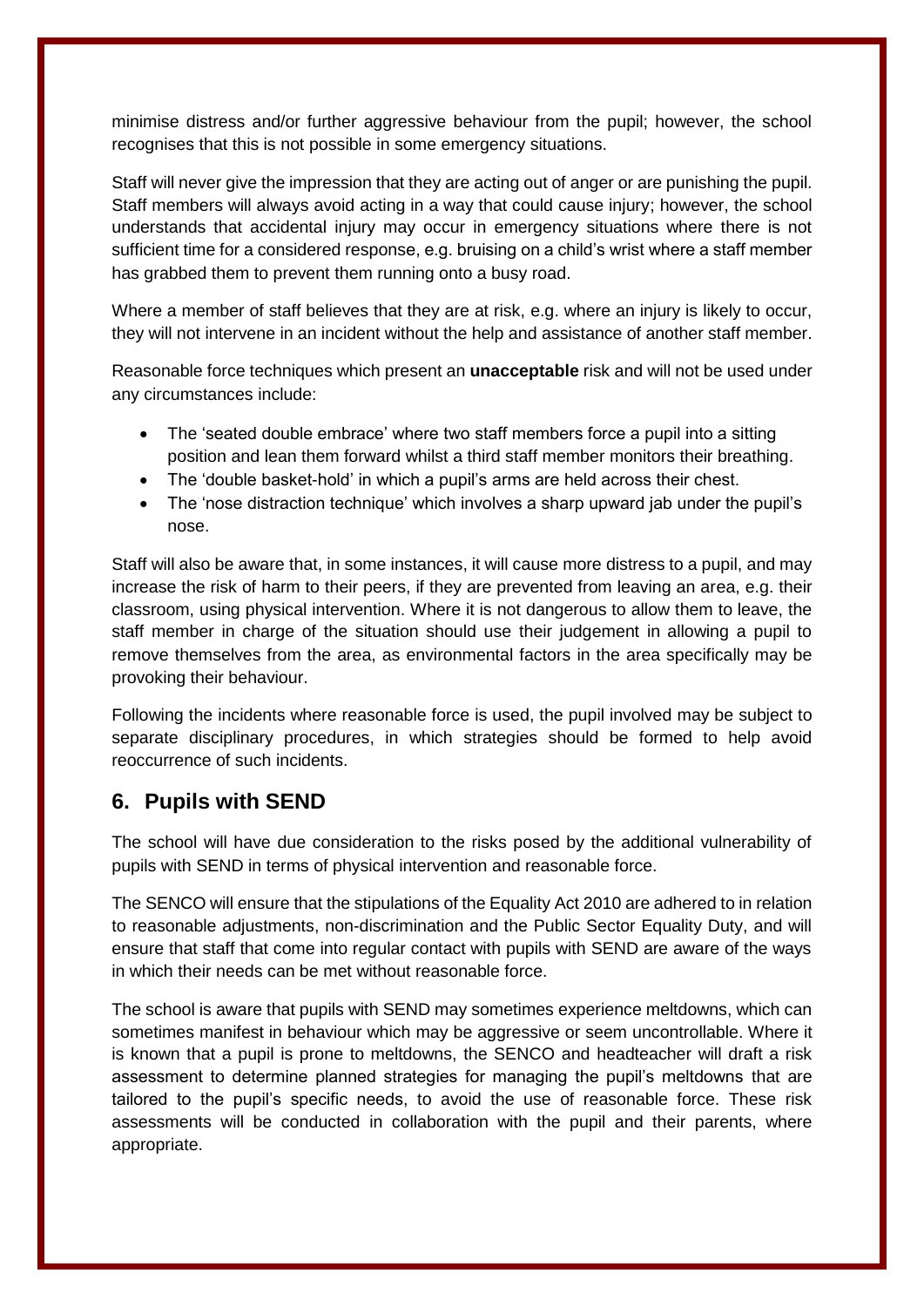Some pupils with SEND may require physical intervention when they feel overwhelmed or stressed, e.g. a tight hug; however, this will be discussed as part of relevant risk assessments.

Staff members will not assume that a technique employed for one pupil with SEND will be applicable to other pupils with SEND.

Staff will also be aware that pupils with SEND may engage in frequent, repetitive selfstimulatory behaviour, known as 'stimming', and that some pupils may engage in self-injurious stimming, e.g. repeatedly hitting or scratching themselves. While this can be alarming, staff will be aware that stimming is often carried out as a means of emotional regulation or selfsoothing in response to stressful or overwhelming stimuli. Staff members will aim to remove distressing stimuli from the environment, where possible, or will support pupils to engage in less harmful stimming methods, e.g. by providing them with something to play with or demonstrating a less harmful stim, such as hand flapping.

Staff will be aware that restraining a pupil in a way that prevents them from stimming entirely can cause extreme distress and lead to further aggressive behaviour. Self-injurious stimming and tactics to support a pupil to engage in safer stims will be included as part of the pupil's risk assessment.

The school will adhere to its Special Educational Needs and Disabilities (SEND) Policy at all times.

#### <span id="page-8-0"></span>**7. Post-incident support**

Following an incident of reasonable force, all pupils and staff members involved will be given any necessary first aid to treat injuries as soon as possible, and emotional support.

Wherever reasonable force is used, staff members and pupils involved in incidents will be given separate opportunities to reflect on what happened.

It will be explained to the pupil involved the reason that such intervention was used, and reassured that the use of the intervention was not a punishment for their behaviour, but rather a method of defusing the situation and preventing them from harming themselves or others. The pupil will be asked about the reasons for their behaviour, including:

- Why their environment was causing such distress for them, e.g. in an instance of sensory overstimulation leading to a meltdown.
- Whether they feel there was anything that could have been done to meet their needs before the situation escalated.
- Whether, and how, staff actions were helpful or unhelpful.

Staff will be encouraged to reflect on their actions and how they handled the situation, and will be reassured, where appropriate, that they have done nothing wrong and acted in what they perceived to be the best interests of pupils.

#### <span id="page-8-1"></span>**8. Reporting incidents**

A detailed written report will be kept of **all** incidents where reasonable force is used, distinguishing between planned interventions, i.e. those in line with approved strategies for the behaviour of specific pupils, and unplanned or emergency interventions.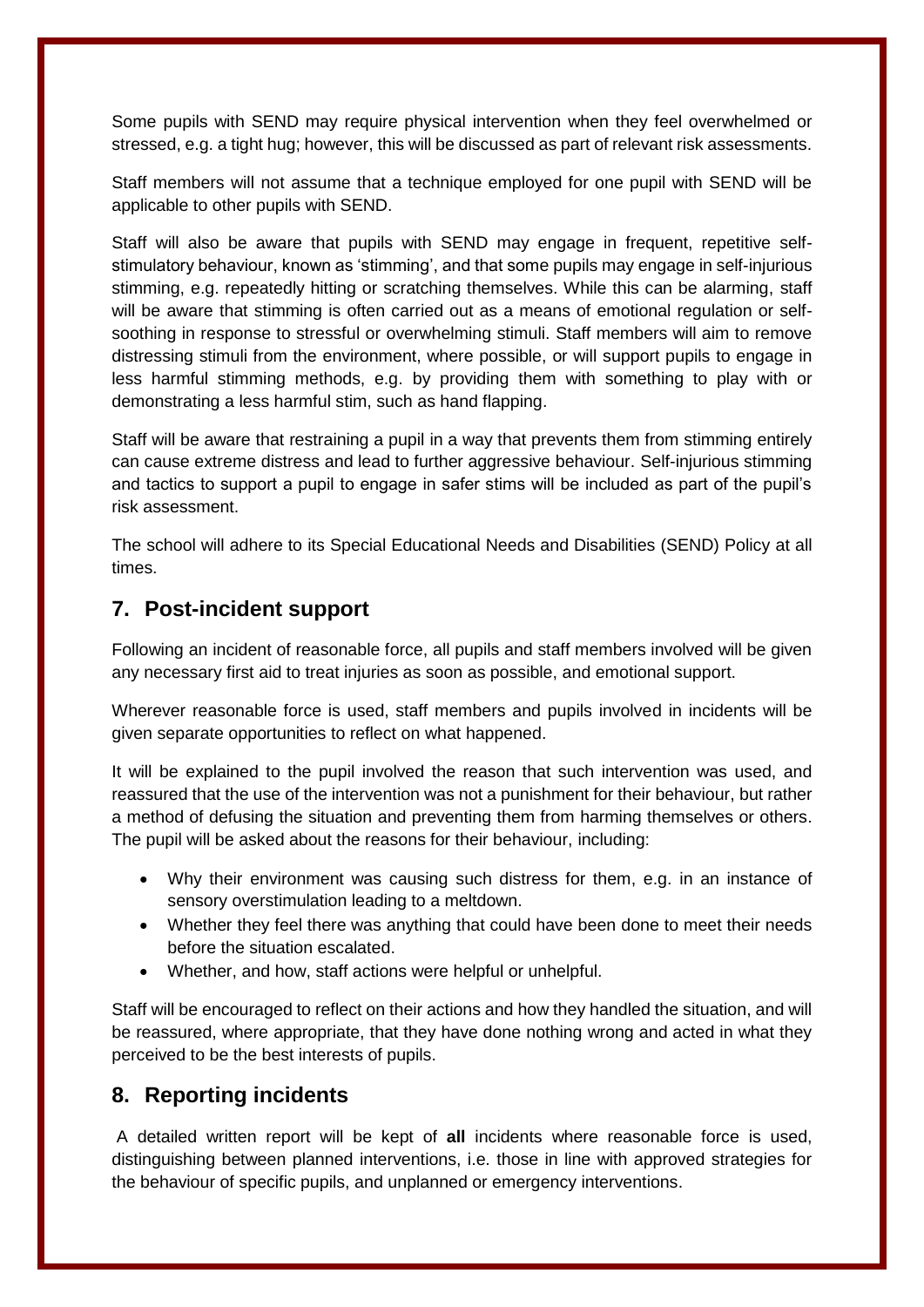Immediately following an incident, the member(s) of staff involved will verbally report the incident to the headteacher and provide a comprehensive written record of the situation as soon as possible, using the [Physical Intervention Report Form.](#page-12-0) The written report of the incident must be thorough, including as much detail as possible as to what had happened before, during and after the incident, the reasons why specific interventions were employed, and any injuries incurred due to the incident.

Records should be retained and analysed by the headteacher, and SENCO where physical intervention was used on a pupil with SEND, on a termly basis to ensure that such interventions are being used appropriately, and to identify patterns of behaviour and responses to that behaviour that may require changes to school practice, e.g. increased staff training or further behavioural or emotional support. Records should also be sent to the governing board annually for evaluation.

Staff members who do not record an instance of reasonable force where it has occurred may be disciplined in line with the Disciplinary Policy and Procedures.

The headteacher will make the decision as to whether it is appropriate to inform the pupil's parents of the details of an incident. If it is appropriate, the following will be adhered to:

- Parents will be informed in writing and a copy of this report will be given to the member(s) of staff involved in the incident.
- The report will inform parents of their right to complain about the use of positive handling and reasonable force, in line with the Complaints Procedures Policy.

If a member of staff witnesses or suspects the use of reasonable force, where another member of staff is actively involved in physical intervention, they will report this to the headteacher immediately.

Any allegations against staff will be dealt with as a matter of urgency, and in accordance with the procedures outlined in the school's Allegations of Abuse Against Staff Policy.

The headteacher will be responsible for conducting a thorough investigation to find out the correct details of what occurred; this may include talking to other pupils about the incident, for instance those who witnessed the event.

#### <span id="page-9-0"></span>**9. Complaints**

All members of staff will be made fully aware of the consequences and legal retributions that can occur following the incorrect use of physical intervention and force.

All complaints regarding the use of physical intervention or force will be investigated in a thorough and speedy manner. The person making the complaint is responsible for providing evidence for their allegations, e.g. testimony of events or evidence of injury – it is not for the member of staff to prove that their actions were made reasonably.

In extreme circumstances, parents may take civil action or pursue a criminal prosecution. In the case where a member of staff has acted within the law, this will provide a defence to any civil or criminal prosecution.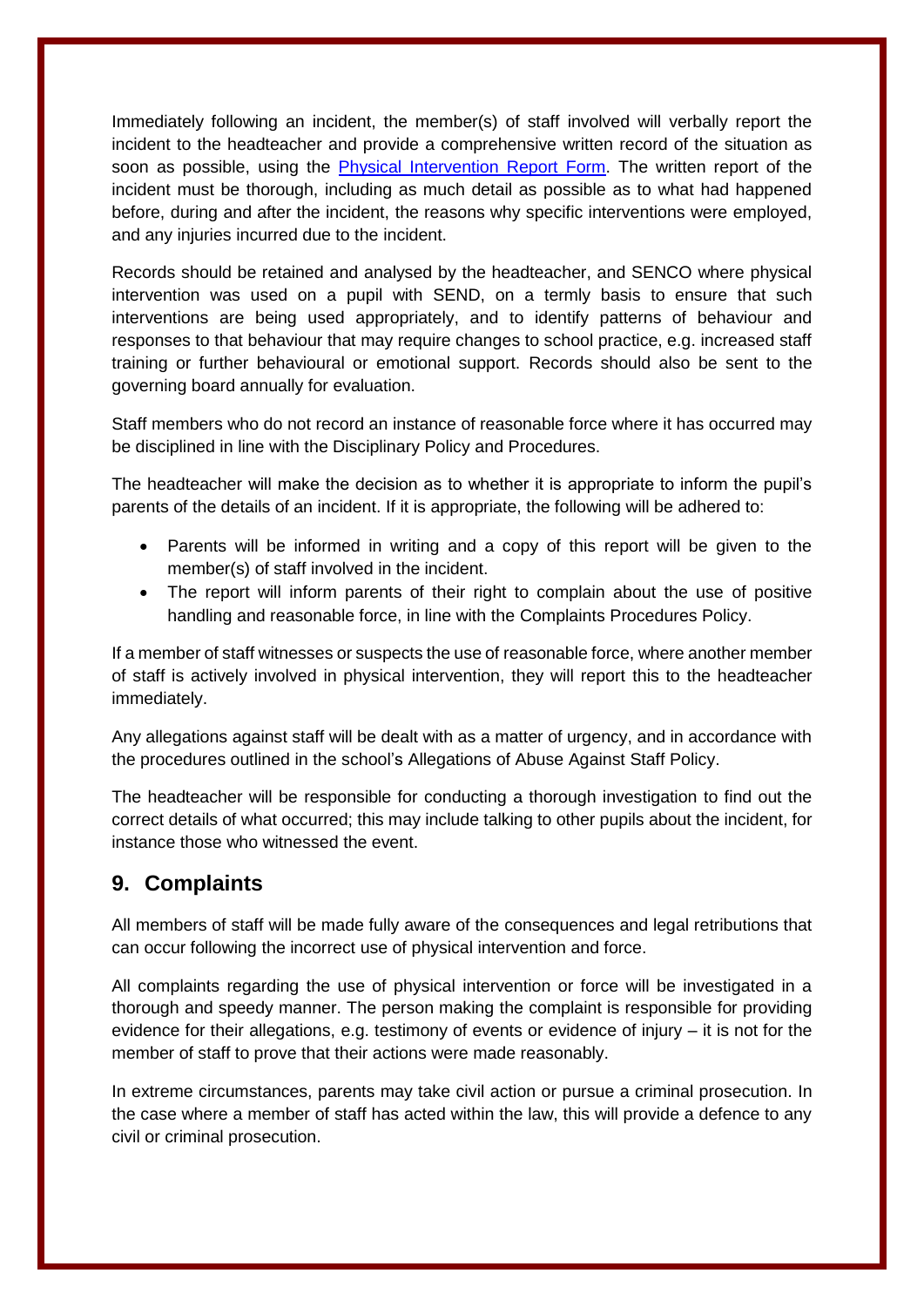Members of staff accused of using excessive force will not be automatically suspended as a response to the allegations. The following procedure will be adhered to, in line with the Allegations of Abuse Against Staff Policy:

- Careful consideration will be given to whether the case warrants a person being suspended until the allegation is resolved.
- The governing board will always take into account whether a staff member has acted within the law when considering whether or not to take disciplinary action against a staff member involved in an incident.
- Where a member of staff is suspended, the school will ensure that the staff member has access to a named contact that can provide support and guidance.
- The school will provide pastoral care to any member of staff who is subject to a formal allegation.

#### <span id="page-10-0"></span>**10. Safe touch**

The school understands that the following examples are instances of safe touch which may occur between staff and pupils:

- Comforting an upset or distressed pupil
- Congratulating or praising a pupil
- Holding the hand of a pupil to guide them, such as when crossing a road or walking to assembly
- Giving first aid to a pupil
- Demonstrating exercises or techniques during PE lessons
- Administering medicine
- Using musical instruments

The school understands that certain types of physical contact between staff and pupils are inappropriate, e.g. cuddling, lap-sitting and some instances of holding hands, and that safe touch should never be invasive, humiliating or flirtatious.

The school designates that the only appropriate places on a pupil's body to touch them are their shoulders, arms and upper back, or holding a hand, as described below.

Staff employing touch for comfort will use the 'school hug', rather than an embrace. The school hug is a sideways hug whereby the member of staff places their hands on the pupil's shoulders. This type of hug prevents the pupil from turning themselves towards the member of staff and thus engaging in a 'front' embrace, which the school deems inappropriate.

The school recognises that staff will sometimes need to hold a pupil's hand, e.g. to guide them or prevent them from physical harm. Staff needing to hold a pupil's hand will use the 'school hand hold' in order to prevent any inappropriate exchange between staff and pupils. This hand hold is palm to palm only or a child may wrap their hand around the adult's hand/wrist.

The school understands that pupils are not always aware of the boundaries between staff and pupils and thus may try to engage in physical contact, such as lap-sitting or inappropriate hand-holding and hugging. Should a pupil try to engage in any inappropriate physical contact, the member of staff will explain to the pupil why it is unacceptable and encourage them to engage in the school-hug or school-hand-hold instead.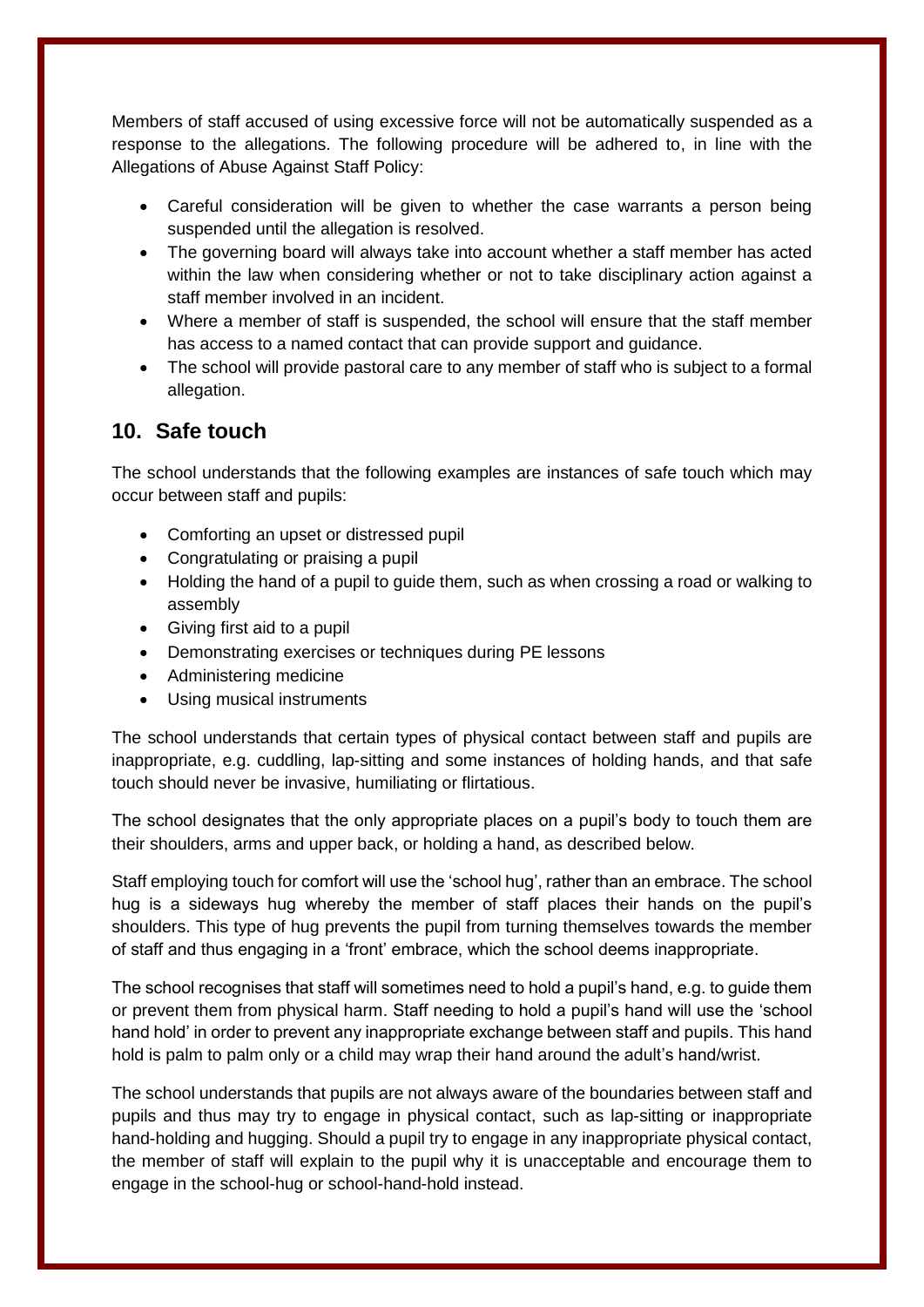If a member of staff attempts to use one of the safe methods of touch and a pupil is unhappy or uncomfortable with this, the member of staff will retract immediately in order to respect the pupil's wishes.

Appropriate touch involving pupils with SEND will be in line with their EHC plan or IHP.

Where it is reported that a staff member has engaged, or is suspected to have engaged, in touch that is not appropriate in line with this policy and the Staff Code of Conduct, or, where there have been multiple reports of inappropriate touch or an instance of touch which is severely inappropriate, these matters will be managed in line with the Allegations of Abuse Against Staff Policy.

#### <span id="page-11-0"></span>**11. Monitoring and review**

This policy will be reviewed on an annual basis by the headteacher, DSL, SENCO and governing board, who will consider any necessary changes and communicate the findings of the review to all members of staff.

The next scheduled review for this policy is March 2023.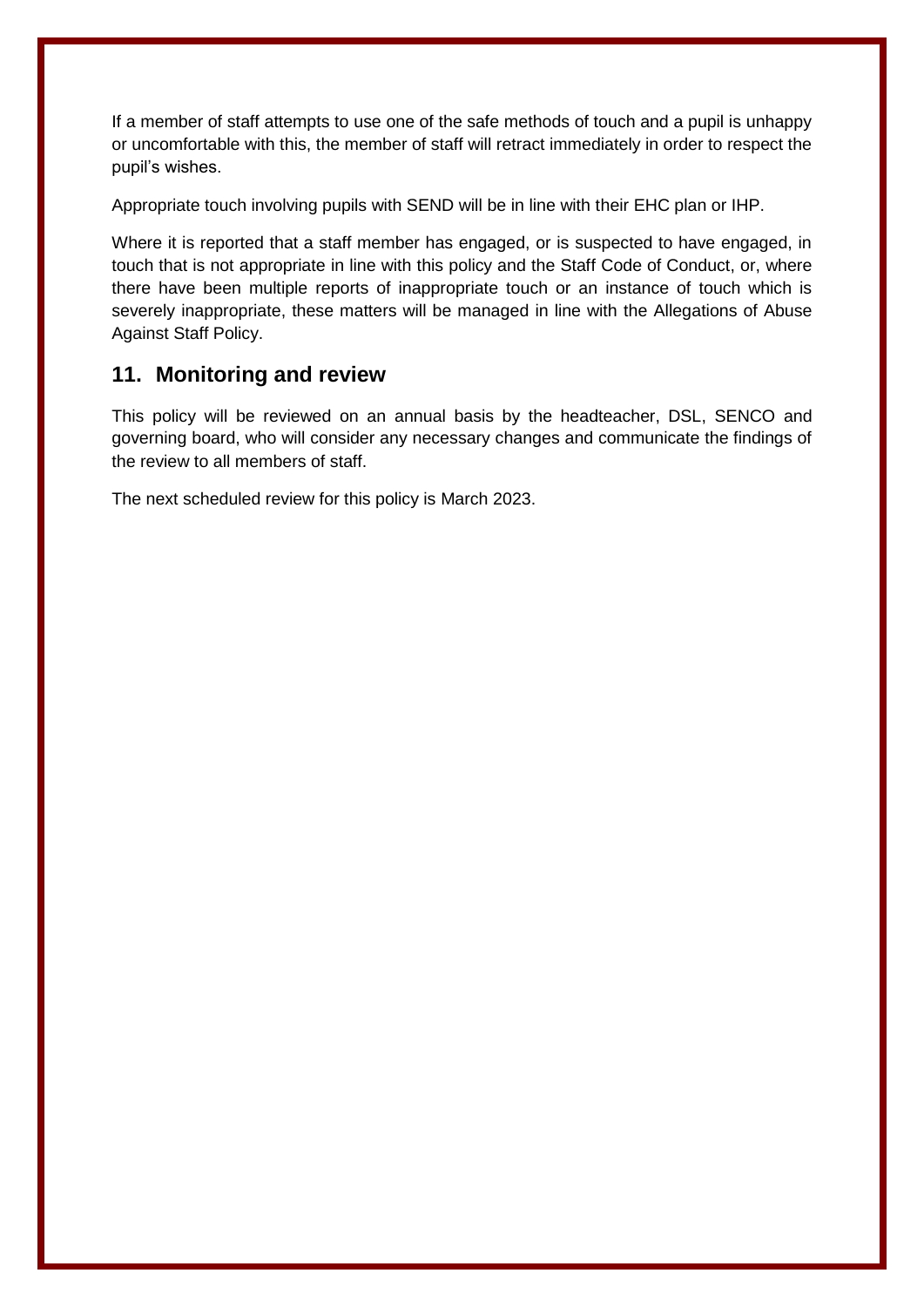<span id="page-12-1"></span>

# **Physical Intervention Report Form**

<span id="page-12-0"></span>We believe that reasonable force should only be used when absolutely necessary. With this in mind, this form has been created to ensure that all incidents of this type are recorded. Incidents must also be documented in the Physical Intervention Log.

| Name of staff member:                                  |                                                           |  |  |  |  |
|--------------------------------------------------------|-----------------------------------------------------------|--|--|--|--|
| Name of pupil:                                         |                                                           |  |  |  |  |
| Date:                                                  |                                                           |  |  |  |  |
| Time:                                                  |                                                           |  |  |  |  |
| <b>Location:</b>                                       |                                                           |  |  |  |  |
| Name(s) of staff member(s) who witnessed the incident: |                                                           |  |  |  |  |
|                                                        |                                                           |  |  |  |  |
|                                                        |                                                           |  |  |  |  |
|                                                        | Informed parties (parents, social workers, police, etc.): |  |  |  |  |
|                                                        |                                                           |  |  |  |  |
|                                                        |                                                           |  |  |  |  |
|                                                        | Circumstances prior to the incident:                      |  |  |  |  |
|                                                        |                                                           |  |  |  |  |
|                                                        |                                                           |  |  |  |  |
| <b>Details of the incident:</b>                        |                                                           |  |  |  |  |
|                                                        |                                                           |  |  |  |  |
|                                                        |                                                           |  |  |  |  |
| Details of any negative impact on other pupils:        |                                                           |  |  |  |  |
|                                                        |                                                           |  |  |  |  |
|                                                        |                                                           |  |  |  |  |
|                                                        | Reason(s) for physical intervention (please tick):        |  |  |  |  |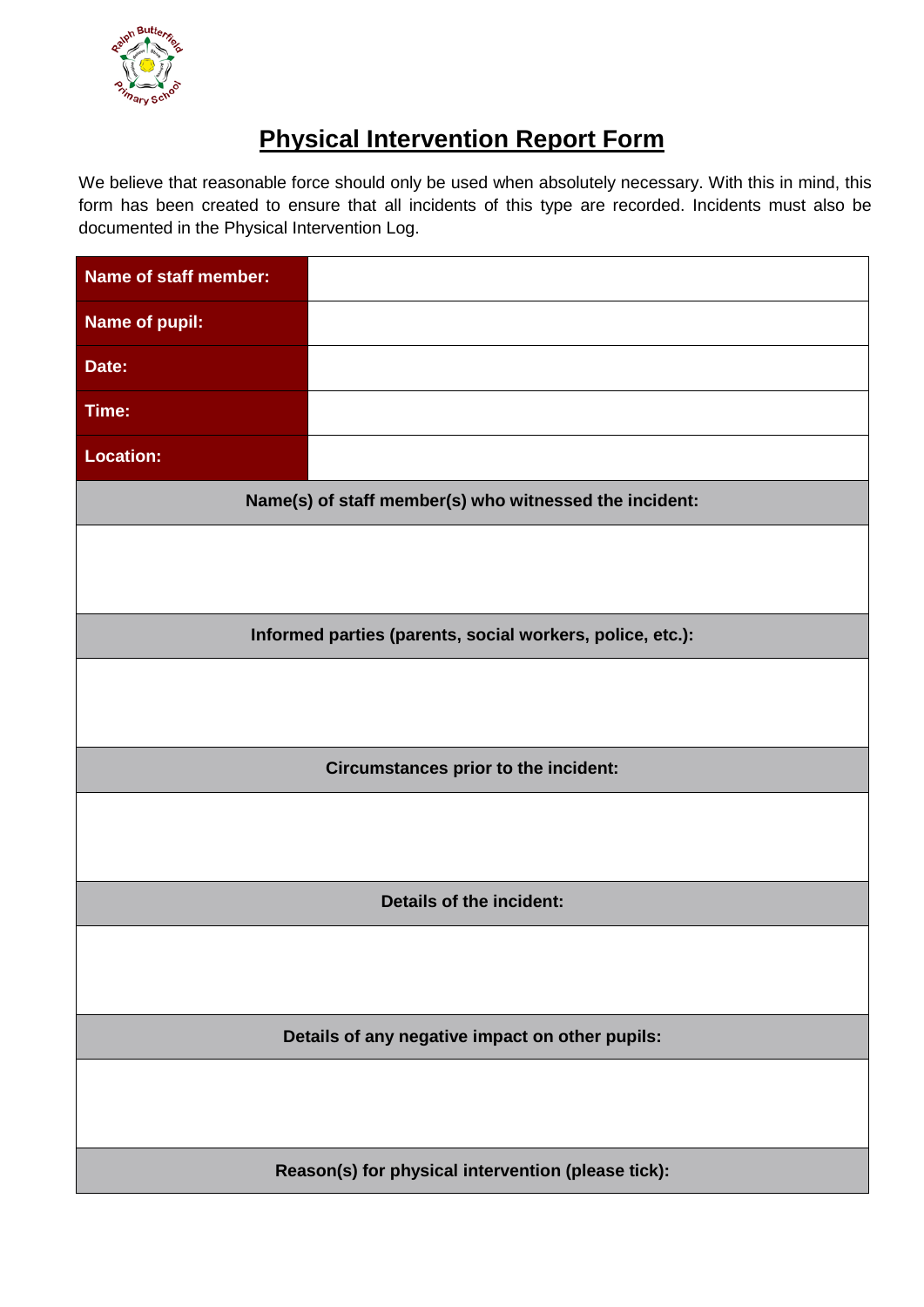| Danger to self                                                                                                                  |  |        |  |  |  |  |  |  |
|---------------------------------------------------------------------------------------------------------------------------------|--|--------|--|--|--|--|--|--|
| Danger to others                                                                                                                |  |        |  |  |  |  |  |  |
| Significant damage to property                                                                                                  |  |        |  |  |  |  |  |  |
| Was it a planned intervention, e.g. in line with<br>approved strategies for the behaviour of<br>specific pupils? Please circle. |  | Yes/No |  |  |  |  |  |  |
| <b>Details of the intervention:</b>                                                                                             |  |        |  |  |  |  |  |  |
|                                                                                                                                 |  |        |  |  |  |  |  |  |
|                                                                                                                                 |  |        |  |  |  |  |  |  |
| Any disciplinary additional action taken:                                                                                       |  |        |  |  |  |  |  |  |
|                                                                                                                                 |  |        |  |  |  |  |  |  |
|                                                                                                                                 |  |        |  |  |  |  |  |  |
| Injuries (if any) to staff members, the pupil concerned or other pupils:                                                        |  |        |  |  |  |  |  |  |
|                                                                                                                                 |  |        |  |  |  |  |  |  |
|                                                                                                                                 |  |        |  |  |  |  |  |  |
| Damage (if any) to property:                                                                                                    |  |        |  |  |  |  |  |  |
|                                                                                                                                 |  |        |  |  |  |  |  |  |
|                                                                                                                                 |  |        |  |  |  |  |  |  |
| Recommendation(s) to avoid future incidents:                                                                                    |  |        |  |  |  |  |  |  |
|                                                                                                                                 |  |        |  |  |  |  |  |  |
|                                                                                                                                 |  |        |  |  |  |  |  |  |
| Headteacher's signature:                                                                                                        |  | Date:  |  |  |  |  |  |  |
| Signature of staff member concerned:                                                                                            |  | Date:  |  |  |  |  |  |  |